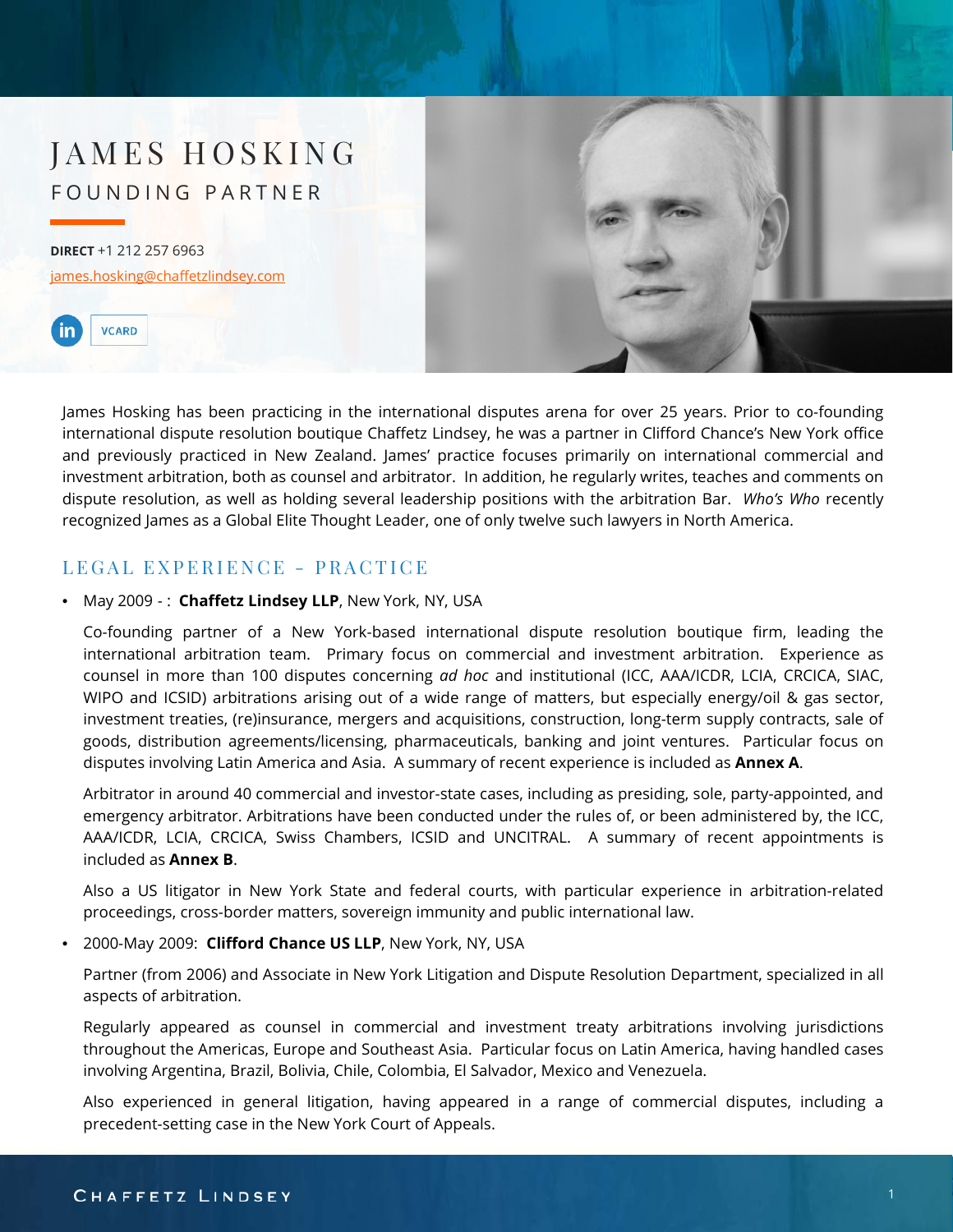#### LEGAL EXPERIENCE - PRACTICE **(continued)**

#### • 1997-1999: **Barrister**, Nine Princes Street, Auckland, New Zealand

Practiced primarily as a junior to Sir David A.R. Williams Q.C. in civil litigation and arbitration. Matters included: junior counsel and secretary/assistant to the arbitrator in various international and domestic commercial arbitrations; counsel in the first several cases interpreting the Arbitration Act 1996; junior counsel in the appeal of New Zealand's largest civil judgment. Appeared in the Privy Council, Court of Appeal, High Court, District and Environment Courts.

#### • 1995-1997: **Russell McVeagh McKenzie Bartleet and Co**, Auckland, New Zealand

Barrister and Solicitor (Associate) in a leading New Zealand law firm, handling commercial litigation and arbitration. (Summer Associate in 1993-94.)

### LEGAL EXPERIENCE - ACADEMIC/TEACHING

- 2020 : **NYU School of Law**, New York, NY, USA (part time) Adjunct Professor, co-teaching International Arbitration and the CISG seminar.
- 2011 2019: **Harvard Law School**, Cambridge, MA, USA (part time) Co-Coach of Vis Moot Team; judge since 2003.
- 2008 2014: **University of Pennsylvania Law School**, Philadelphia, PA, USA (part time) Lecturer-in-Law, co-teaching Introduction to International Arbitration seminar (Fall 2008; Spring 2012-2014).
- 1998-1999: **University of Auckland**, Auckland, New Zealand (part time) Adjunct Faculty of Law School, co-taught Commercial Arbitration and Dispute Resolution (1999); Tutor, Equity & Trusts (1998).

Guest lectures at various universities, *including* Cardozo, Columbia, Fordham, Hannover, Harvard, ITAM, King's College, Miami, NYU, U. Penn; Roma III, Virginia and Yonsei.

### EDUCATION

• 1999-2000: **Harvard Law School**, Cambridge, Massachusetts, USA *Master of Laws (2000)*

> Concentration in international litigation, international arbitration, antitrust. Consulting Editor, *Harvard International Law Review*; Harvard Mediation Program.

- 1990-1994: **University of Auckland**, Auckland, New Zealand
- 1991-1994: *Bachelor of Laws with Honors* (1995) Desmond Lewis Prize for International Law (1993); Sub-Editor, *Auckland Univ. Law Review* (1994).
- 1990-1992: *Bachelor of Arts, German Language and Literature/Political Studies* (1994) Senior Prize in Political Studies (1992); Senior Prize in German (1992); Memorial Prize for Excellence in German (1991); Asher Prize in German Literature (1990/91).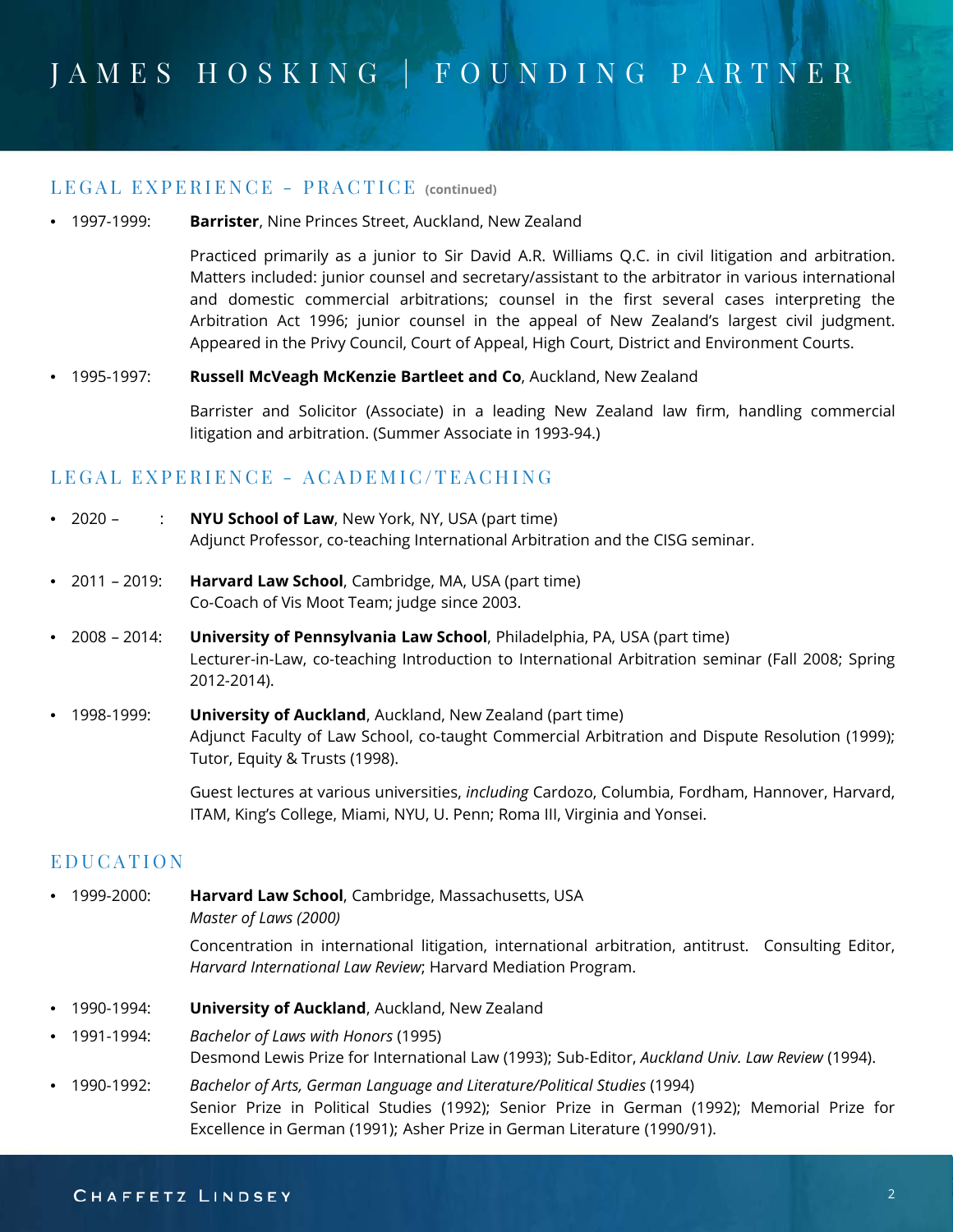## PROFESSIONAL QUALIFICATIONS/ACHIEVEMENTS

- **Admissions to practice:** US Court of Appeals for the Second Circuit (2011) and District of Columbia Circuit (2007); US District Court for the Eastern District of New York (2008) and Southern District of New York (2004); New York State (2001); High Court of New Zealand (1995). Certified mediator for Massachusetts courts (1999).
- **Legal professional prizes:** American Arb. Assoc. Distinguished Service Award (2007); Southern Center for Human Rights Frederick Douglass Award (with Clifford Chance, 2007); Clifford Chance NY Pro Bono Lawyer of the Year (2004); Horrocks Memorial Prize in Commercial Law (1999); Spencer Mason Scholarship in Law (1999); NZLS Centennial Prize (1998).
- **Legal industry guide recommendations include:** Recognized every year for International Arbitration expertise in Chambers Global; Chambers USA; Chambers Latin America; Legal 500 USA; PLC Which Layer? (Arbitration); PLC Which *Lawyer?* (Cross-Border Disputes); *LawDragon; NY Super Lawyers*. Awarded *Global Arbitration Review*'s "top 45" arbitration specialists under the age of 45 (2011). Ranked in *Chambers USA* (2021) both as counsel (Band 2) and arbitrator (Band 3). Recognized every year since 2012 for international arbitration in *Who's Who in International Commercial Arbitration,* and since 2019 as a "Global Elite Thought Leader" – one of twelve such lawyers in North America and 50 worldwide.
- **Bar association and similar appointments include:** Co-editor, ICCA Right to Physical Hearing Project (2020)**;** Co-Chair ICC Task Force on Emergency Arbitrations (pub. 2019); Fellow, Arbitrators' and Mediators' Association of New Zealand (2017); AMINZ, Appointments Committee (2017- ); ICCA Mentor (2009- ); ICCA Ambassador (2016- 18); ICDR Working Groups on review of the International Rules (2013); Harvard Law School International Advisory Board (2012-2015); Assoc of City Bar of New York, International Commercial Dispute Committee (2010-2013, 2019-) and Arbitration Committee (2014-2018); ITA Advisory Board (2008-); Co-Chair ICDR Y&I (2003-07); American Arb. Assoc. Board of Advisors (2004-06); New Zealand delegate to UNCITRAL Working Group II (2002-06).
- **Current legal memberships include:** New York Int. Arb. Club; International Bar Assoc.; American Bar Assoc.; American Soc. of Int. Law; Swiss Arb. Assoc.; British Inst. Int'l and Comp. Law; London Court of Int. Arb.; City Bar of NY; NY State Bar Assoc.; International Arbitration Institute; ICC-USCIB.
- **Arbitration-related publications:** Published author of a book (2 editions), several book chapters, multiple articles and notes. A summary of select publications is included as **Annex C**.
- **Arbitration-related speaking engagements:** Regularly speak on topics related to arbitration, most recently in Boston, Hong Kong, London, Miami, New York, Rome and São Paulo. A summary of select speaking engagements and lectures is included as **Annex D**.

### PERSONAL

- **Born:** October 3, 1970, Auckland, New Zealand.
- **Citizenship:** New Zealand/United States.
- **Languages:** English; German; French (basic); Spanish (basic).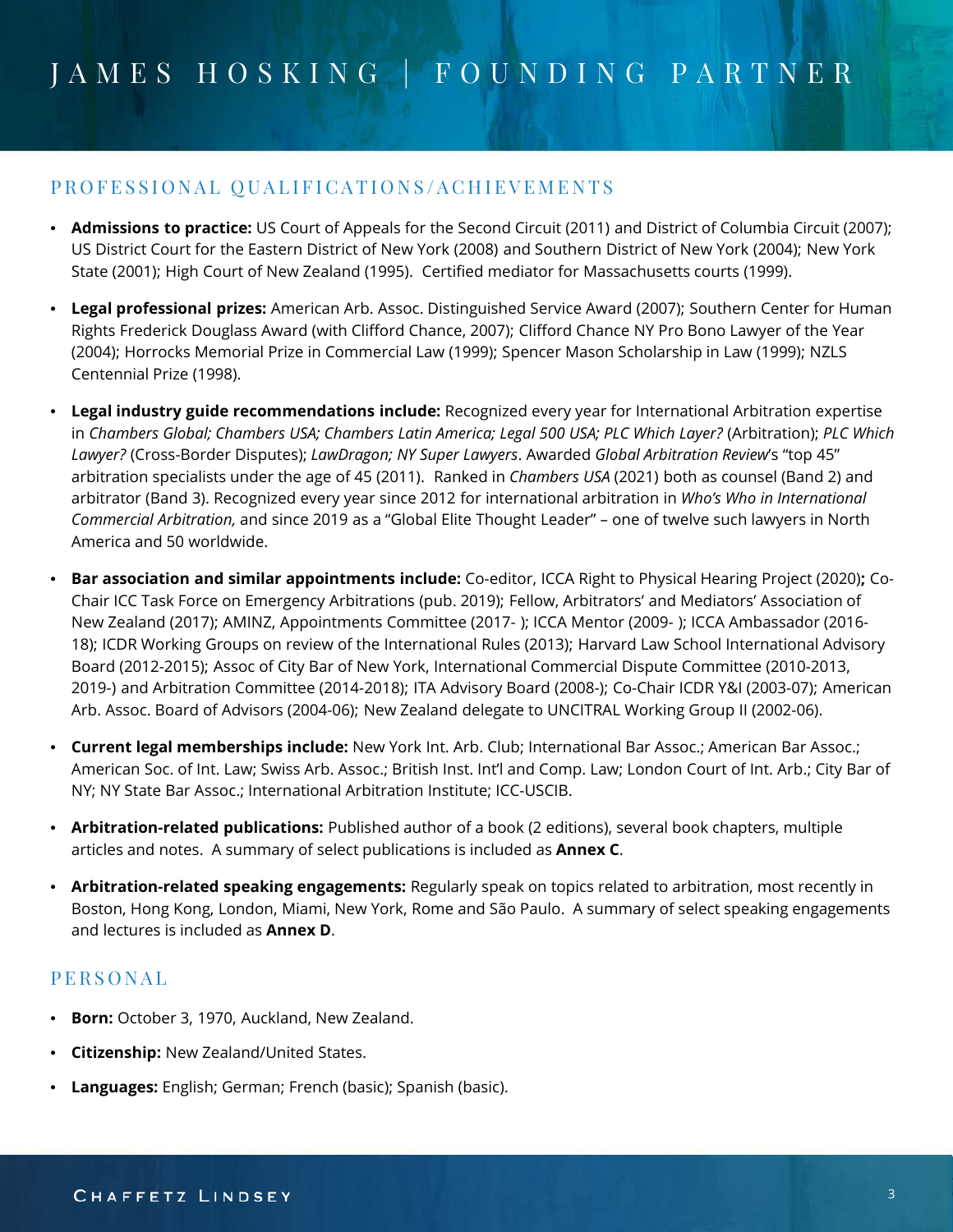# ANNEX A: REPRESENTATIVE EXPERIENCE AS COUNSEL

- Counsel to a Brazilian state-owned entity in a US\$500m SCC arbitration against a Chinese entity arising out of refurbishment of a coal-fired power plant (Brazilian law; Stockholm seat).
- Counsel to a US energy company in an ICSID proceeding against Argentina arising out of interference in the power generation sector (int'l law; Washington D.C. venue).
- Counsel to the Czech Republic in an investment treaty claim under the UNCITRAL Rules (PCA administered) concerning real estate investments (int'l law; the Hague seat).
- Counsel in a US\$1.2 billion ICC arbitration against a Chinese contractor arising out of complex construction/finance claims for a power plant (New York law; Singapore seat).
- Counsel to a Bolivian contractor in an arbitration under UNCITRAL Rules arising out of a mining project in Chile (Florida law; Miami seat).
- Counsel to a US energy company in a SIAC arbitration against an Asian party concerning fraud/warranties claims following acquisition of a power plant (English law; Singapore seat).
- Counsel to a multinational energy company in BIT/ECT claims against Turkey arising out of the imposition of a discriminatory tax and related judicial proceedings (int'l law).
- Counsel to a German engineering company in an ICDR arbitration against a US manufacturer over a supply agreement (New York law; New York seat).
- Counsel to a European/Japanese JV in an ICC arbitration concerning licensing of cell phone technology (New York law; New York seat).
- Counsel to a European energy company concerning public international law issues relating to a project in disputed territory in Africa (pre-arbitration).
- Counsel to an Italian company in an ICC arbitration over construction of a hydro power project in Costa Rica with related local arbitration over concession (New York/Costa Rican law; New York seat).
- Counsel to a United Nations agency in an UNCITRAL Rules arbitration over a bridge/road project in East Timor (international law; Singapore seat).
- Counsel to a US fund in a WIPO arbitration against a European entity concerning commercialization of a new drug (New York law; London seat).
- Counsel to a German/US company in an ICDR arbitration under the AAA Construction Rules concerning allegations of defective turbine blades at a Texas windfarm (New York law; New York seat).
- Counsel to a Brazilian oil and gas company in an LCIA arbitration amongst JV partners over a joint operating agreement and related financing claims (Brazilian law; Paris seat).
- Counsel to a UK/US-owned project company in an LCIA arbitration against a Danish developer arising out of a greenfield biofuel power plant (New York law; London seat).
- Counsel to a Brazilian state-owned entity in an LCIA arbitration concerning oil and gas concessions acquired in Argentina and Bolivia (New York/Argentine/Bolivian law; New York seat).
- Counsel to a European JV partner in an ICDR arbitration against a state-owned company in the Caribbean arising out of expansion of an LNG facility (New York/Trinidadian law; New York seat).
- Counsel to a US investment fund in an ICC arbitration and parallel litigation in Argentina/New York over investments in a media enterprise. (New York/Argentine law; New York seat).
- Counsel to a Korean construction company in an ICDR arbitration against a US owner over a project in Afghanistan (US federal law; New Jersey seat).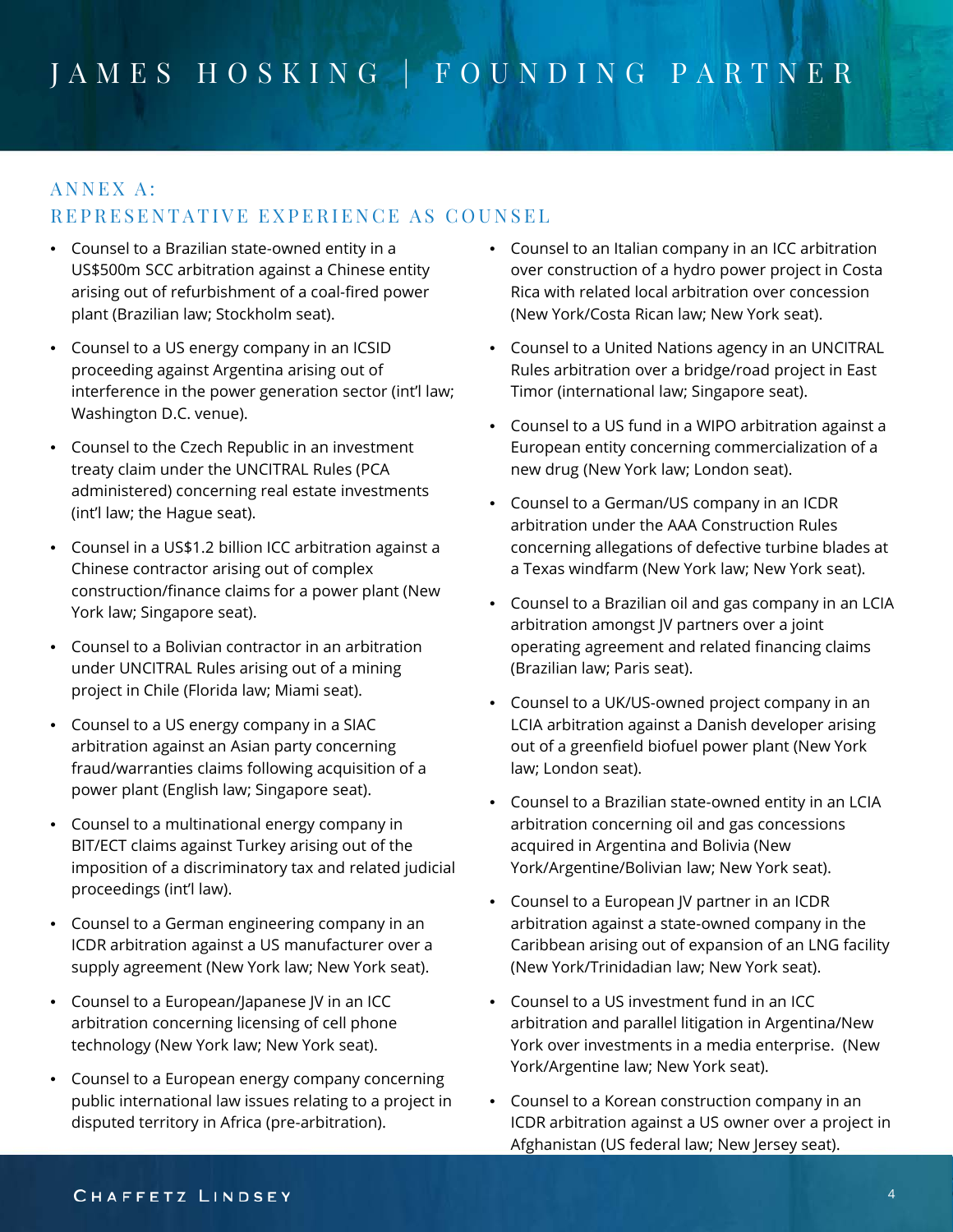### ANNEX B:

### REPRESENTATIVE EXPERIENCE AS ARBITRATOR

- President in an ICC arbitration between US and Canadian parties arising out of termination of an industrial supply agreement with claims of US\$195m (New York law; New York seat).
- President in an ICC arbitration between European parties concerning division of recovery from an ICSID award (New York/Romanian law; New York seat).
- Chairman in a AAA/ICDR arbitration between US, Canadian and Latin American parties concerning a US\$600m dispute over recovery of an ICSID award (New York law; New York seat).
- Chairman in a AAA arbitration between Swiss and Cypriot companies concerning a transportation/ logistics JV in Eastern Europe (Cypriot and New York law; Cyprus seat).
- Chairman in an ICDR arbitration between French and Korean parties over post-M&A alleged breaches of representations, warranties and indemnities (New York law; New York seat).
- Chairman in an ICDR arbitration between a multinational and a Chinese manufacturer over a supply agreement (New York law; New York seat).
- Sole arbitrator in an arbitration under the UNCITRAL rules between Canadian, US and Asian parties concerning IP rights (New York law; Toronto seat).
- Sole arbitrator in an ICC arbitration concerning allegations of fraud in an agency agreement for heavy duty transformers (Texas law; Singapore seat).
- Sole arbitrator in an ICC arbitration between US entities over a distribution agreement in Latin America (Colombian/New Jersey law; New York seat).
- Sole arbitrator in an UNCITRAL arbitration (Swiss Chambers admin.) between German, Swiss and US entities concerning printing equipment. (New York/German law; Zurich seat).
- Emergency arbitrator in an ICC arbitration over alleged breaches of funding arrangements concerning an oil concession in Africa (Texas law; Houston seat).
- Co-arbitrator in an investor-State arbitration under UNCITRAL Rules (admin. ICSID) between a US mining company and Canada under the NAFTA (int'l law; Toronto seat).
- Co-arbitrator in a CRCICA arbitration between a European energy company and a Middle Eastern state-owned company in a US\$3b dispute concerning a long term gas supply agreement and force majeure (Egyptian law; Cairo seat).
- Co-arbitrator in an ICC arbitration between French and US parties concerning a pharmaceutical distribution agreement (Wisconsin law; New York seat).
- Co-arbitrator in an ICDR arbitration between US, German and Argentine entities over allocation of recovery of bond claims against Argentina (New York law; New York seat).
- Co-arbitrator in an ICDR arbitration between USbased parties arising out of a shareholders agreement concerning a power plant in the Philippines (New York law; New York seat).
- Co-arbitrator in an ICDR arbitration between Spanish and US entities over steel fabrication/construction claims for a highway project (New York law; New York seat).
- Co-arbitrator in a AAA arbitration between a German pharmaceutical company and a US investment fund over US\$250m in claims for a drug trial (New York law; New York seat).
- Co-arbitrator in an LCIA arbitration between US and Swiss parties concerning a credit finance agreement (New York/Texas law; London seat).
- Co-arbitrator in an ICDR arbitration between US and UK parties concerning licensing of software code for a telecoms application (Florida law; Miami seat).
- Co-arbitrator in a AAA/ICDR arbitration between US and Asian parties concerning a tank farm leasing agreement (New York law; New York seat)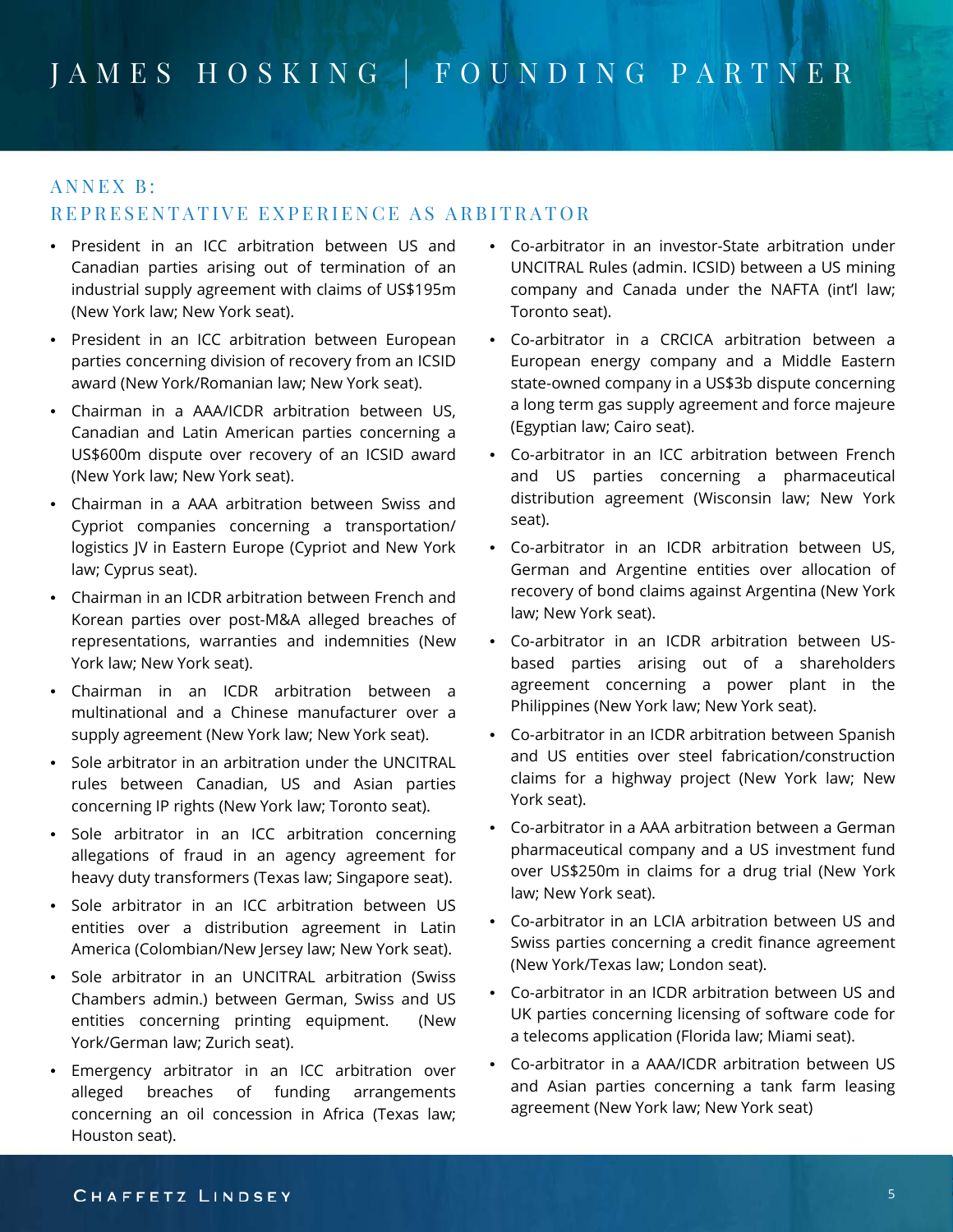## ANNEX C: SELECT PUBLICATIONS

- Co-Editor, *Does a Right to a Physical Hearing Exist in International Arbitration*, ICCA Report Series (Kluwer, 2021) (with G. Rojas Elgueta, Y. Lahlou)
- Authored, "Assessing Evidence in International Arbitration," in F. Ferrari/F. Rosenfeld, *Evidence in International Arbitration* (Kluwer, forthcoming).
- Co-authored "Practical Considerations for Holding a Remote Arbitration Hearing," *NY Dispute Resolution Lawyer* (Summer 2020, Vol. 13(2)) (with M.E. Cardoso)
- Co-authored *A Guide to the ICDR International Arbitration Rules* (OUP, 2011; 2nd ed. 2019) (with M. Gusy) (foreword by J. Townsend). The leading commentary on the ICDR International Arbitration Rules.
- Co-authored "Cybersecurity and Data Protection: A Proposal to Amend the IBA Rules on the Taking of Evidence in International Arbitration," (forthcoming) (with A. Alfaro).
- Co-authored, *ICC Task Force Report on Emergency Arbitrator Proceedings* (Co-chair of Task Force) (April 2019) (with M. Leijten, D. Paraguacuto-Maheo).
- Co-authored "The ICDR International Arbitration Rules" in L. Shore *et al* (ed.), *International Arbitration in the United States* (Kluwer, 2018) (with G. Walters).
- Authored, "Emergency Arbitration: Innovation for Innovation's Sake?" (AMINZ-ICCA Int. Arb. Day Papers, April 2018)
- Authored "Finality of Arbitral Awards" in G. Hanessian et al (ed.), *Comparison of International Arbitration Rules* (ABA, forthcoming).
- Authored "Appellate Arbitration Mechanisms: The AAA/ICDR Optional Rules – A New Trend in International Arbitration?" in *New Horizons of International Arbitration – Collection of Essays.* (eds. A.V. Asoskov, A.I. Muranov, R.M. Khodykin) (Infotropic, 2014)
- Co-authored "Arbitration in the USA" in J. Lew & L. Mistelis (eds.), *World Arbitration Reporter* (Juris, 2013) (with D. Lindsey and J. Permesly).
- Authored "Arbitral 999/911 Emergency Arbitration and Enforcement," (CIARB, 2013).
- Co-authored "Hong Kong Appellate Court Upholds Mainland Chinese Arbitral Award Despite Claim of Apparent Bias During 'Med-Arb'," (*NY Dispute Resolution Lawyer*, Spring 2012) (with M. Draper).
- Co-authored "An Overview of the ICDR Rules" in F.-B. Weigand (ed.), *Practitioner's Handbook on International Commercial Arbitration* (OUP, 2nd ed. 2010; 3rd ed. 2019) (with M. Gusy and F. Schwarz).
- Authored "Investor-State Dispute Settlement Under the Korea-United States Free Trade Agreement," (Yulchon, March 2012).
- Co-chaired and co-edited the first comprehensive symposium on the protection of intellectual property rights (IPRs) through bilateral investment treaties and other international investment agreements (IIAs) in 2009 (*Transnational Dispute Management*, 2009) (with M. Perkams).
- Co-authored "Court Opens Door to US-Style Discovery," International Financial Law Review 55 (2005) (with D. Lindsey).
- Authored "The Third Party Non-Signatory's Ability to Compel International Commercial Arbitration: Doing Justice Without Destroying Consent," 4 Pepperdine Dispute Resolution Law Journal 469 (2004).
- Authored "Non-Signatories and International Arbitration in the US: The Quest for Consent," 20 Arb. Int'l 289 (2004).
- Authored "Nominees Under the Contracts (Privity) Act 1982: A Reply to Professor Coote," 4 N.Z. Bus. L.Q. 197 (1998)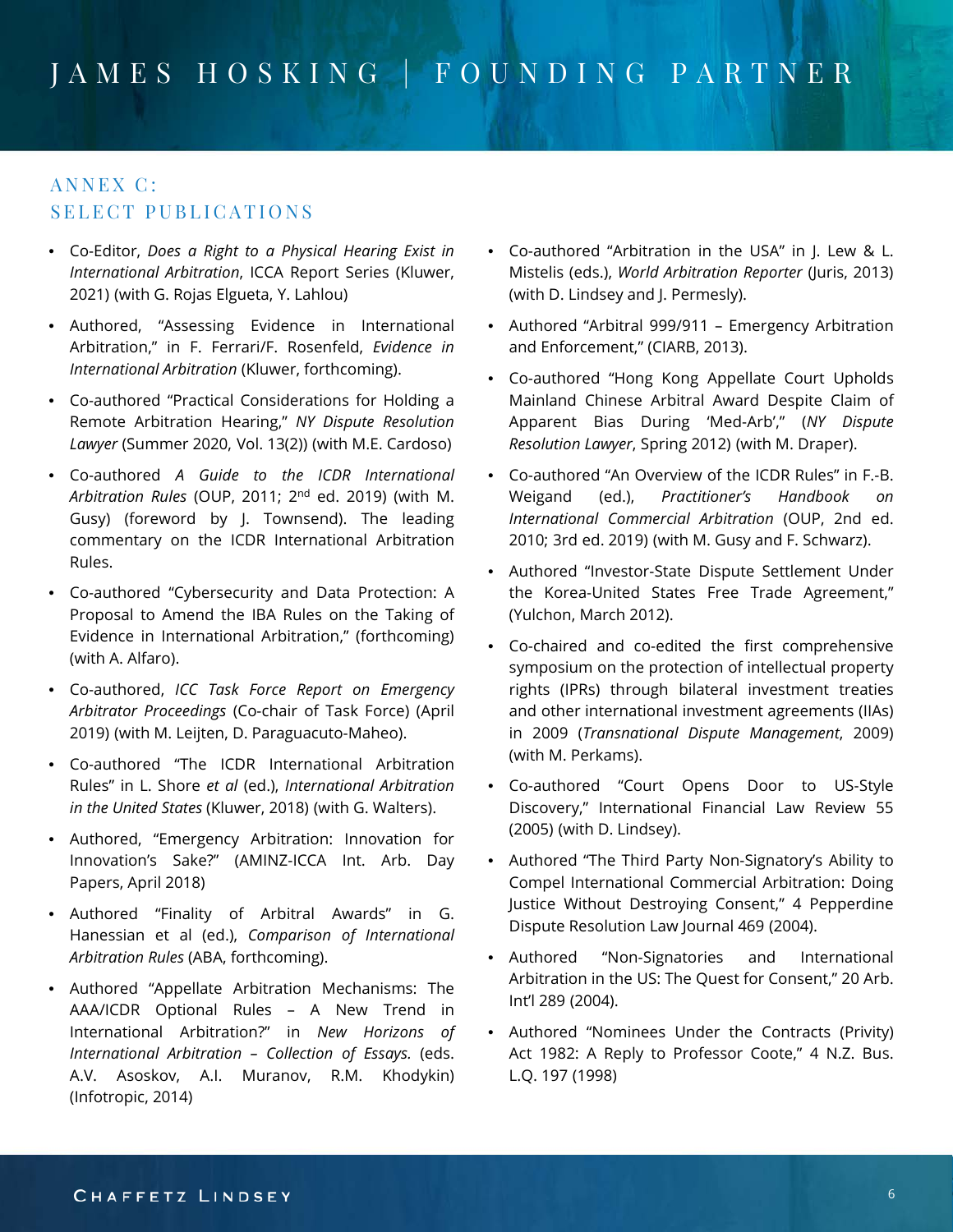### ANNEX D:

### SELECT SPEAKING ENGAGEMENTS AND LECTURES

- Panelist, "The Revised ICDR International Rules Interpretations, Innovations and Insights," remote, ICDR, May 2021.
- Panelist, "Adapting Advocacy to the remote Hearing," remote, CPR, March 2021.
- Speaker, D.C. City Bar/ICSID, "Investor-State Dispute Settlement 2020 Year in Review," remote, January 2021.
- Speaker, "Update on the East Coast USA", ICDR Annual Conference, remote, November 2020.
- Panelist, "Emergency Arbitration: Taking Stock and Exploring Opportunities for Change," IBA Annual Conference, remote, November 2020.
- Speaker, "Joinder of Parties and Virtual Hearings: When, Why and How," ICDR, November 2020.
- Co-chair, Cambridge Global Forum on International Arbitration (led session on diversity and inclusion in international arbitration), Chantilly, December 2019.
- Panelist, Release of the ICC Task Force on Emergency Arbitrator Proceedings, as Co-Chair of the Task Force spoke at events to launch report in New York (November 2019), Miami (November 2019), Seoul (September 2019), Paris (April 2019).
- Debater, GAR Live New York, mooting the proposition that standardization of international arbitration is a positive development, New York, October 2019.
- Panelist, "Presentation of Evidence Under the IBA Rules – Time for an Update?", IBA Annual Conference, Seoul, September 2019.
- Panelist, "Advocates' Best Practices in Selecting Arbitrators" and "Introduction to International Arbitration" modules at the NY State Bar Associations' Commercial Arbitration Training for Arbitrators and Counsel: Comprehensive Training for the Conducting of Commercial Arbitrations Pursuant to Contemporary Best Practices, New York, June 2019.
- Panelist, Beijing International Arbitration Commission North America Seminar, discussing *Energy Disputes Involving China*, New York, June 2019.
- Speaker on "Breaking (Down) All the Rules: The ICDR International Arbitration Rules Five Years On," hosted by AAA and NYIAC, New York, June 2019.
- Panelist discussing the ICC's emergency arbitrator provisions at the ICC West Coast Conference, San Francisco, April 2019.
- Speaker on "Consolidating Arbitrations under the AIPN Model DR Clause," *Contemporary Issues in Energy Disputes*, Georgetown Law School, February 2019.
- Speaker on "The Ins and Outs of Expedited Arbitration," Harvard International Arbitration Law Students Association Seminar, Harvard Law School, November 2018.
- Moderator, "Innovations and Aberrations: Learning from the DIS and SIAC Rules," NYIAC/Chaffetz Lindsey, New York, November 2018.
- Visiting Professor, Instituto Tecnológico Autónomo de México (ITAM), teaching a 3-day course on "Challenging and Enforcing Awards Under the New York Convention," Mexico City, July 2018.
- Panelist on "Arbitrating M&A Disputes and the New York Advantage," NYIAC, New York, June 2018.
- Speaker at ICCA-AMINZ International Arbitration Day, Queenstown, April 2018 on "Do We Need Emergency Arbitrators?"
- Panelist at 2018 Columbia International Arbitration Day on "Conflict Issues in Third Party Funding", Columbia Law School, New York, February 2018.
- Panelist at June 2016 New York State Bar Association Annual Commercial Arbitrator Training Seminar, addressing two sessions: "Advocates' Best Practices in Selecting Arbitrators and Representing Clients in Arbitration" and "Award Writing" (also 2017, 2018).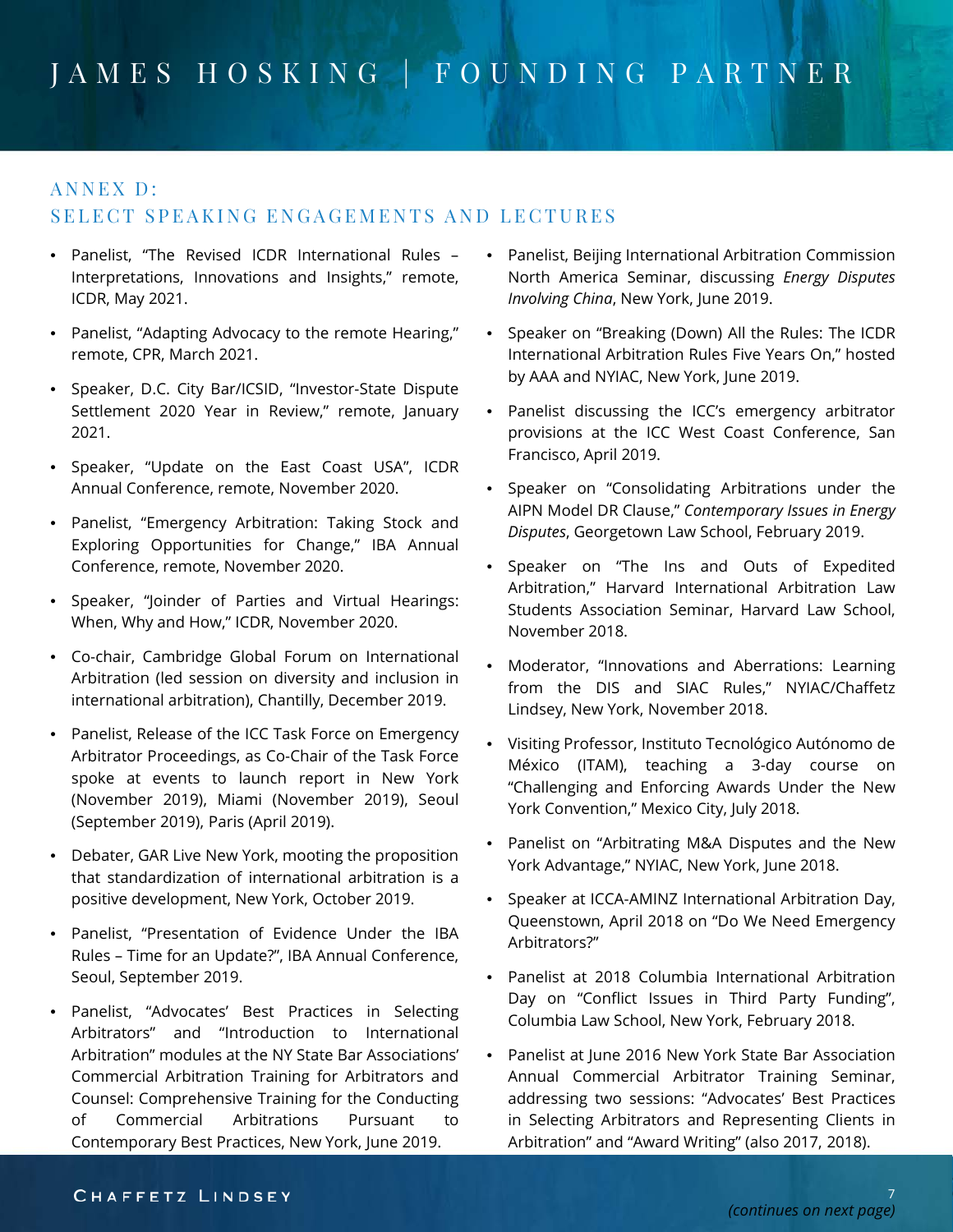### ANNEX D:

### SELECT SPEAKING ENGAGEMENTS AND LECTURES

**(continued)**

- Led a webinar hosted by the American Arbitration Association in April 2016 entitled "The ICDR's International Arbitration Rules: Assessing the Impact of the 2014 Amendments" examining the amendments to the Rules, why they were made, and how they have been applied in practice since their implementation.
- Panelist at the ICC-Harvard International Arbitration Conference discussing "What Does "Efficiency" Really Mean in International Arbitration?," Harvard Law School, April 2016.
- Guest lecturer discussing "Investor-State Dispute Settlement in the Trans-Pacific Partnership: The New Gold Standard?," University of Pennsylvania School of Law, March 2016.
- Speaker, AAA/ICDR Arbitrator Conference, "New Challenges for International Arbitrators – An Introduction to the 2014 ICDR International Rules," New Orleans, February 2016.
- Headlined a February 2016 NYIAC seminar called "The TPP Over Tea: A Conversation with James Hosking" giving an overview of the key provisions of the TTP, how it differs from existing treaties, and what it suggests about the future of investor-state dispute settlement.
- Faculty member for the session entitled "International Construction and Infrastructure Projects: The Latest Conflict-Management Options" at 9th International Arbitration & Mediation Conference, Rio de Janeiro, November 2015.
- Presented a paper on "Costs of Arbitration Under New York Law," at the Dublin International Arbitration Day, Dublin, November 2015.
- Panelist discussing "Ghosts of Proceedings Past," an overview of the ways in which awards in prior proceedings may affect subsequent arbitrations, at the October 2015 ICC Canada International

Arbitration Conference in Vancouver.

- Presented on the powers of the arbitrator to compel third parties to participate in the arbitration proceeding at the XI Rio de Janeiro International Arbitration Conference in May 2015 hosted by leading Brazilian arbitrators and arbitral institutions.
- Speaker at the Harvard International Arbitration Conference on "Alternative Means of Enforcement: Enforcing International Arbitration Awards Through Investment Arbitration" at Harvard Law School, April 2015.
- Guest lecturer, Pontifical University of Rio de Janeiro, "An Introduction to Jurisdiction in International Arbitration," April 2015.
- Participated as a panelist on "The Taking of Evidence in International Arbitration" at New York University, April 2015.
- Panelist at the January 2015 ICDR Miami International Arbitration Conference on the topic of recent legislative developments affecting international arbitration in popular jurisdictions in the Americas.
- Served as a lecturer on extending the arbitration agreement in the context of multi-party arbitration for the certificate program in International Commercial and Investment Arbitration Theory and Practice run at Roma Tre Universita Degli Studi sponsored by the International Chamber of Commerce, Italian Arbitration Association, and Milan Chamber of Arbitration (September 2014, 2015, 2016 and 2018).
- Spoke at a Hong Kong International Arbitration Centre seminar (hosted in Miami in April 2014) on "Understanding the Asia-LatAm Trade Relationship" as part of an international panel discussing investment flows in the energy sector.

*(continues on next page)*